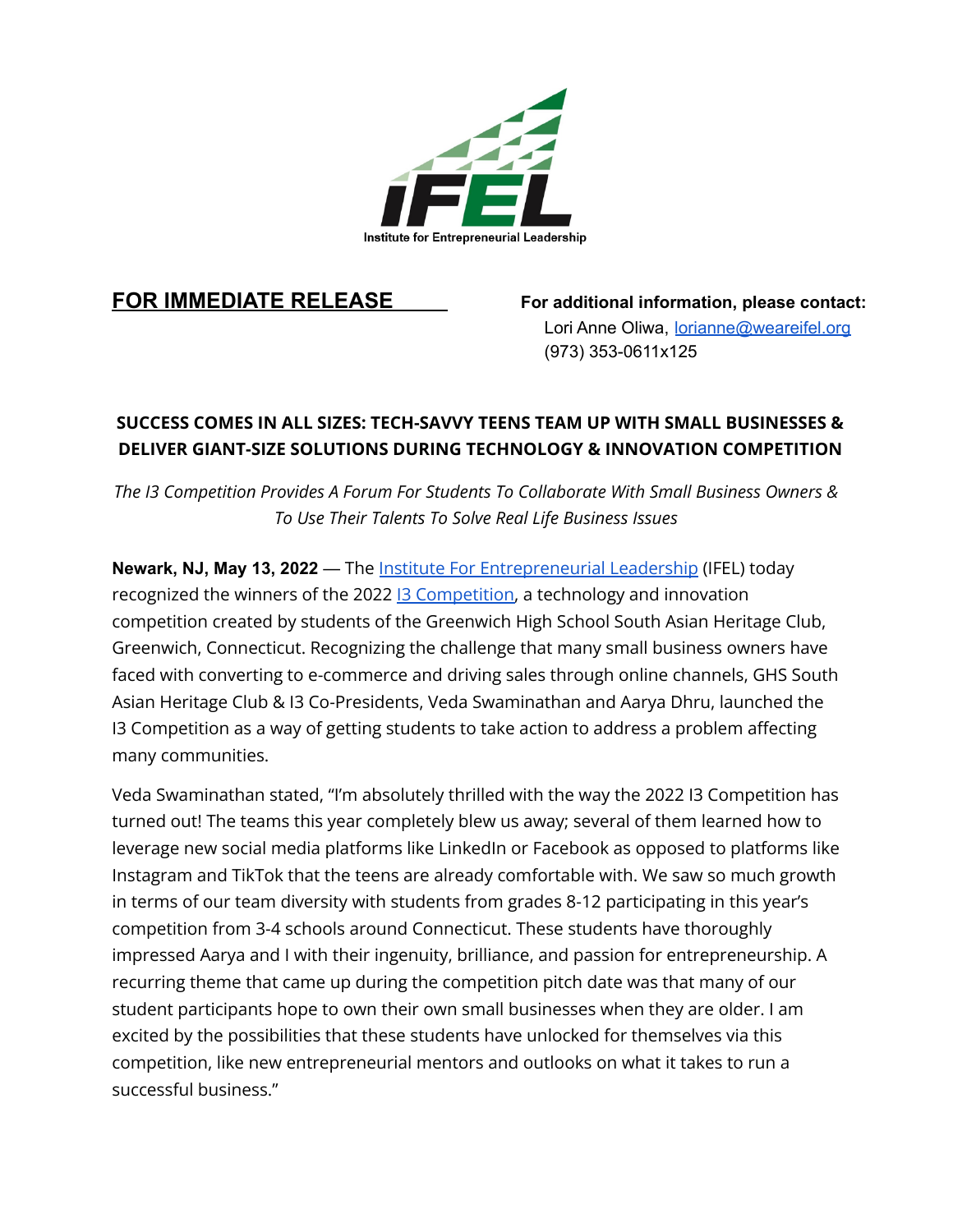The I3 organizers partnered with IFEL to leverage the organization's long history with pitch competitions and small business volunteerism programs. In addition, the objectives of the I3 Competition align with the goals of the Small Businesses Need Us initiative launched by IFEL in 2020 in response to the devastation felt by small businesses due to the COVID-19 pandemic.

IFEL Co-founder & CEO Jill Johnson, stated, "IFEL was very excited to be part of this innovative initiative to engage students in solving problems that impact their communities. The level of sophistication and ingenuity displayed by the students was impressive and inspirational. It was heart-warming to see how quickly relationships formed between the students and the business owners leaving a lasting impression on everyone involved. "

Student teams were matched with entrepreneurs from the IFEL community. Teams had roughly two months to meet with the businesses, implement their solutions, and evaluate the impact of their problem-solving skills on the businesses.

The team of Robyn O'Connor, Ella Schoonmaker, Caroline Blouin and Maryann Grace, all juniors from Greenwich Academy, won the top prize of \$2,000 for their development of a social media marketing strategy for [Progression's](https://www.progressionsu.com/) U STEAM Academy, a learning academy which teaches principles of science, technology, engineering, art, mathematics and life skills to help children live out their purpose. Team Leader Robyn O'Connor stated, "It is so important to help small businesses and struggling entrepreneurs because, as I've realized over the course of this competition, there is so much that goes into the job of running a business. Projects like the I3 Competition are so important in helping small businesses to survive and thrive. Part of my inspiration to join this competition came from a desire to explore social media marketing. But more than anything, my inspiration to compete in I3 for the second time this year came from a desire to make a positive impact on a small business. My biggest takeaway from this competition is that the skills and knowledge I have gained during my time in school can actually extend beyond the classroom and into the real world. I think I speak for a lot of students when I say that it is often challenging to see how our studies may connect to actual careers, but this competition helps to reveal just that."

Kevin Robinson, CEO of Progression's U, was impressed with the ingenuity of the students and especially the winning team who devised a social media strategy for his business. Robinson stated, "I knew as a team we would work well together. We set a goal and did what was necessary to accomplish it. I'm proud of us! We worked together, and we worked separately to solve problems. Congratulations to a great team!"

Middle school students also had the opportunity to immerse themselves into the world of business by working to resolve issues which are front and center in today's business climate. The winning 8th grade team from Eastern Middle School - Lilia Vine, Leah DeMarco, Annabelle Wu, and Marley Wies - created Immigrant Entrepreneurs United, a web-based